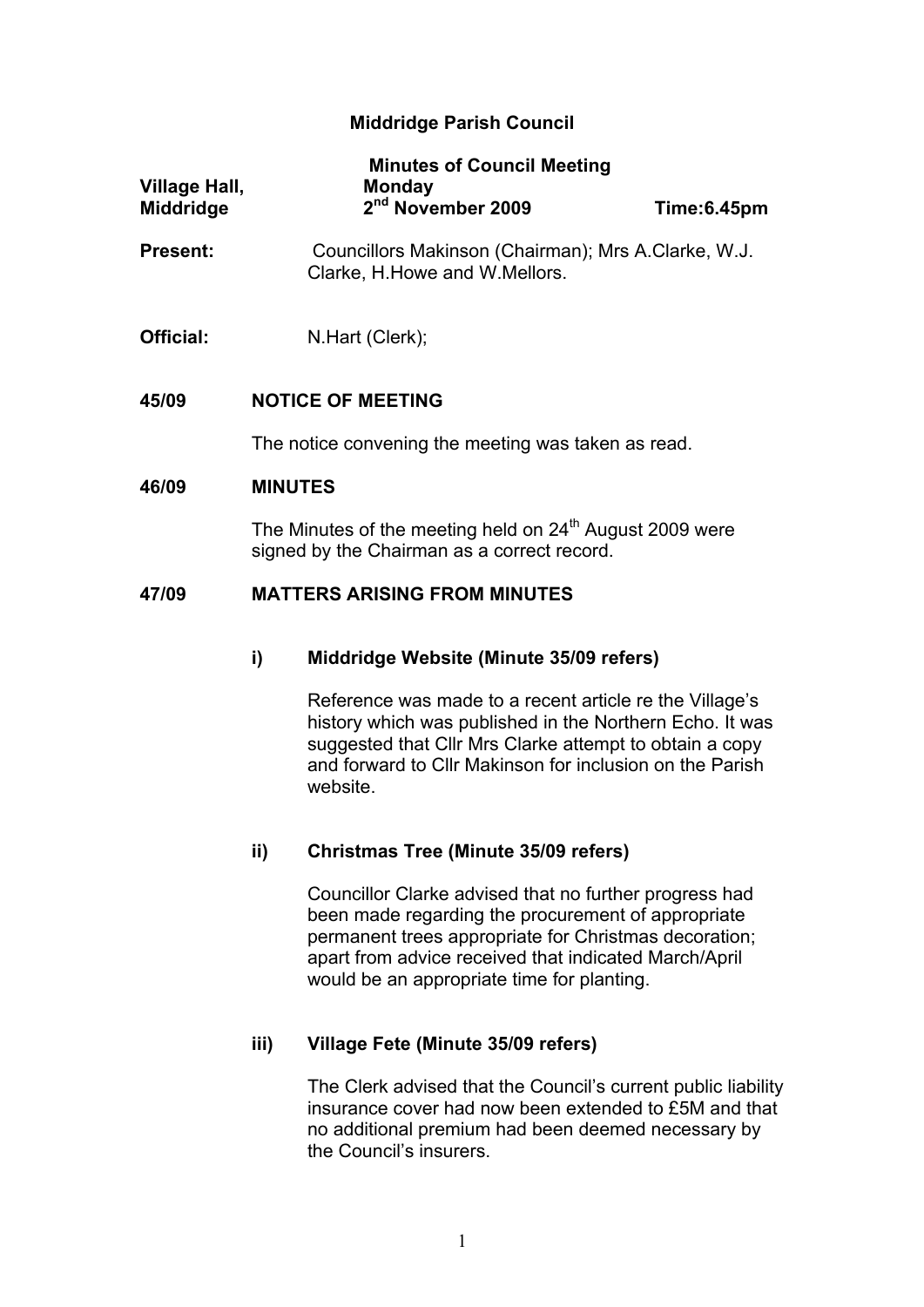### **iv) Chains of Office (Minute 35/09 refers)**

Councillor Makinson advised that he had sought the advice of Hoppers Ltd regards provision of engraved plaques and had been quoted £240 for three. It was proposed that this estimate was acceptable and that the order should now be confirmed.

**RESOLVED** that Councillor Makinson confirm the order for three engraved plaques with Hoppers Ltd at the quoted price.

### **v) Grounds Maintenance and General Repairs (Minute 37/09 refers)**

Councillor Mrs Clarke requested that contrary to the decision taken above, she felt on reflection it would now be more appropriate for a formal letter of thanks to be sent to Mr Miller from the Clerk, which Cllr Mrs Clarke would personally deliver.

**RESOLVED** that the Clerk draft an appropriate letter, to be forwarded on to Cllr Mrs Clarke for delivery.

### **vi) War Memorial (Minute 37/09 refers)**

Members of the Working Party advised that all of the required works to clean and repair the Memorial and surrounding area had now been completed in time for Remembrance Day. It was suggested that people responsible for maintaining the boxes should in future be reimbursed their costs in accordance with the practice currently adopted for the flower tubs.

# **vii) Parish Paths Partnership**

Cllr Howe advised on the good condition of both footpaths No 2 and 7, following his recent inspection of them. It was proposed that the Parish Council may wish to consider increasing the number of cuts on each path to three for 2010/11, and that the Clerk 'flag up' this issue with the relevant officer at DCC.

### **48/09 ACCOUNTS FOR PAYMENT**

Members considered a schedule of Accounts for Payment; together with additional invoices received from CE Walker for £126.50 and £253.00 in respect of grasscutting for July and October.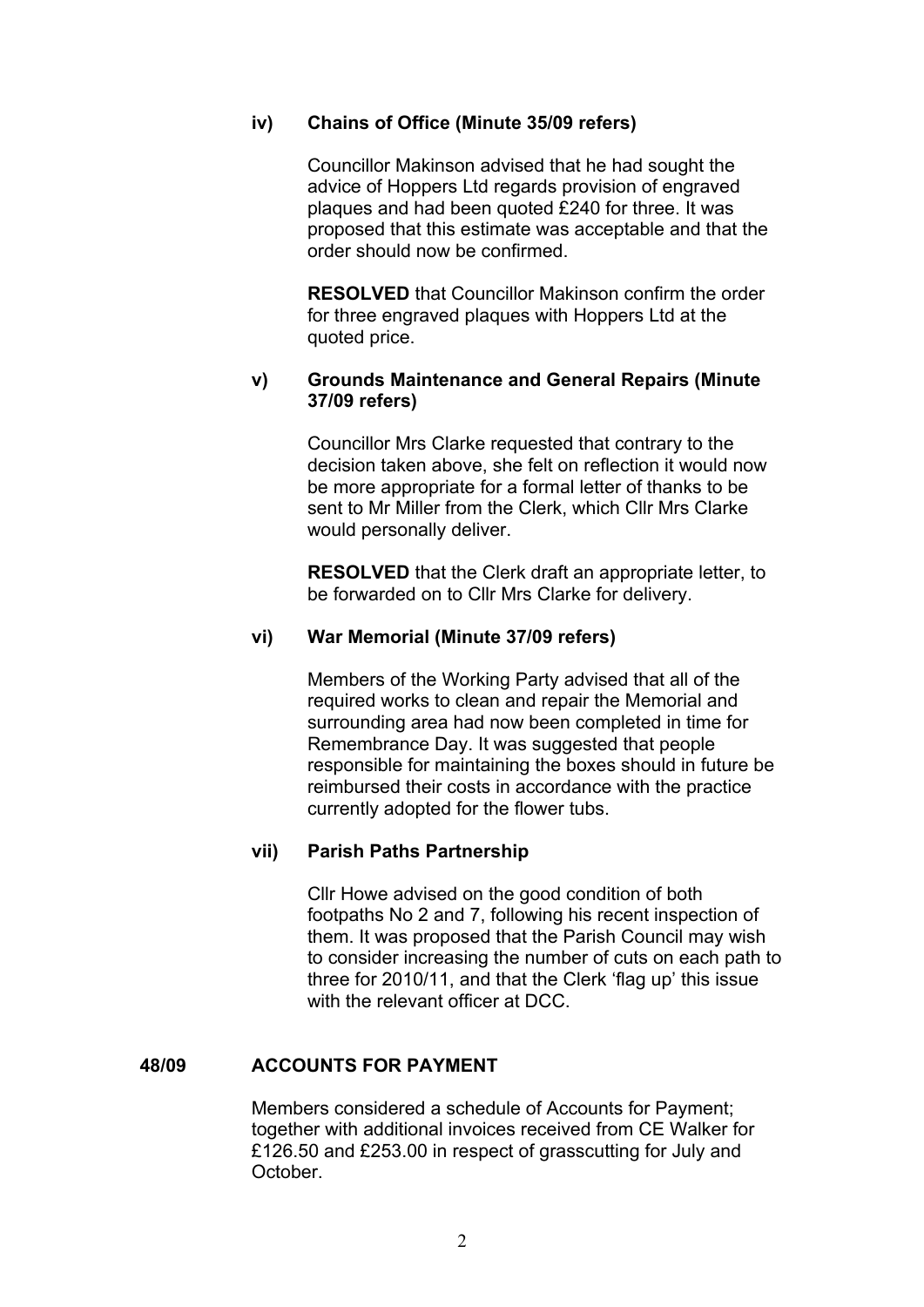**RESOLVED** that the following accounts be approved for payment:-

| N.Hart                | Salary                      | £191.67 |
|-----------------------|-----------------------------|---------|
| C.E.Walker            | Grasscutting-Aug/Sept       | £632.50 |
| C E Walker            | Grasscuutting-July          | £253.00 |
| C E Walker            | Grasscutting-Oct            | £126.50 |
| <b>JWS Power Wash</b> | <b>Bus Shelter Cleaning</b> | £30.00  |
| Mr C.Gray             | <b>Internal Audit</b>       | £65.00  |

#### **49/09 EXCLUSION OF THE PRESS AND PUBLIC**

**RESOLVED** that the press and public be excluded from the meeting for the following item of business on the grounds that it involved the likely disclosure of exempt information as defined in Paragraphs 1,2 & 3 of Part 1 of Schedule 12A of the Local Government Act 1985.

### **50/09 GROUNDS MAINTENANCE & GENERAL REPAIRS**

i) Grounds Maintenance or General Repairs Issues

Consideration was given to the invitation for contractors to submit quotations for the Parish Council's Grounds Maintenance Contract for 2010/11.

**RESOLVED** that quotations be invited from the following contractors as per the existing contract specification; and submitted quotations be considered at the next meeting:-

 $-C$ . F. W.  $-1H$ .  $-S F$ .

#### **The meeting then continued in public session.**

ii) Millennium Hedge

Reference was made to the possibility of works being undertaken to fund the maintenance of the Millennium Hedge. It was noted that GAMP had been advised of the need for such works to be carried out and the relevant officer had indicated that funds may be made available under the agreed expenditure for environmental works. A decision would be made known to the Parish Council in due course.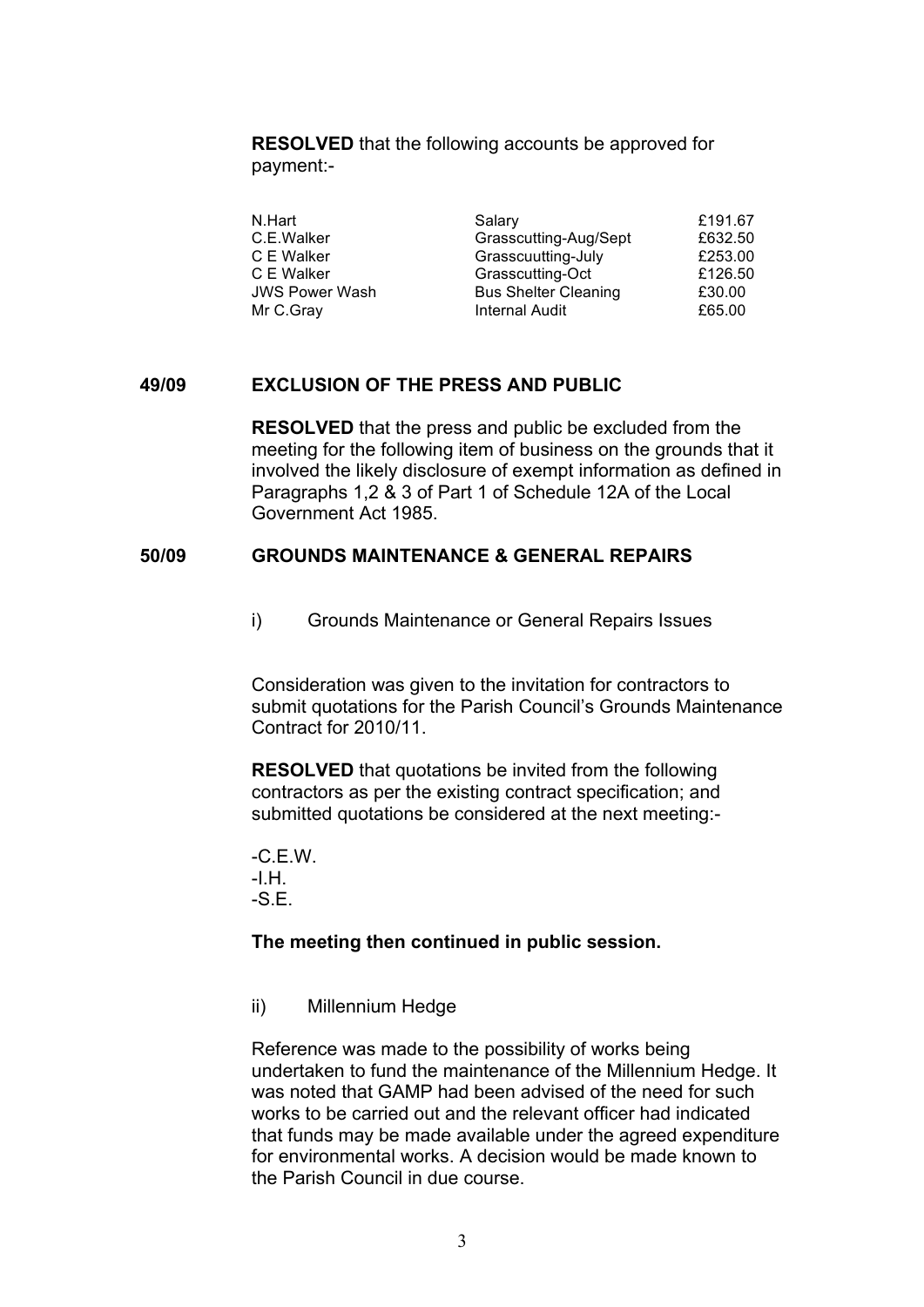### **51/09 PROPOSED DISPOSAL OF ALLOTMENTS BY DURHAM COUNTY COUNCIL, MIDDRIDGE**

Further to the informal discussions held on the  $26<sup>th</sup>$  October 2009 with Joanne MacLean from DCC re the disposal of the above allotments, Cllr Mrs Clarke advised that a formal letter had been sent to Great Aycliffe & Middridge Partnership (GAMP) requesting that DCC formally transfer the ownership of the allotment land to the Parish Council for no charge as it was felt that the allotment usage clearly promoted the social and environmental well-being of the area as provided for in Circular 06/03 of the Department of Communities and Local Government, and it therefore could not be right to charge the Parish for land used for the well being of the community. Cllr Mrs Clarke would inform the Parish Council of any further progress.

It was suggested that a formal letter confirming the Parish Council's request be also sent to Joanne MacLean at DCC.

#### **RESOLVED** that:-

- 1. The report be noted.
- 2. The Parish Council confirm its preference to acquire the future ownership and maintenance responsibility for Middridge Allotments from DCC, subject to the transfer being at no charge, on the basis that allotment usage clearly promoted the social and environmental well-being of the area and it therefore could not be right to charge the Parish for land used for the well being of the community.

(Councillor Makinson declared a personal, non-prejudicial interest in respect of the above item as a result of being a current allotment holder.)

#### **52/09 PLANNING APPLICATIONS**

Consideration was given to the following planning applications received:-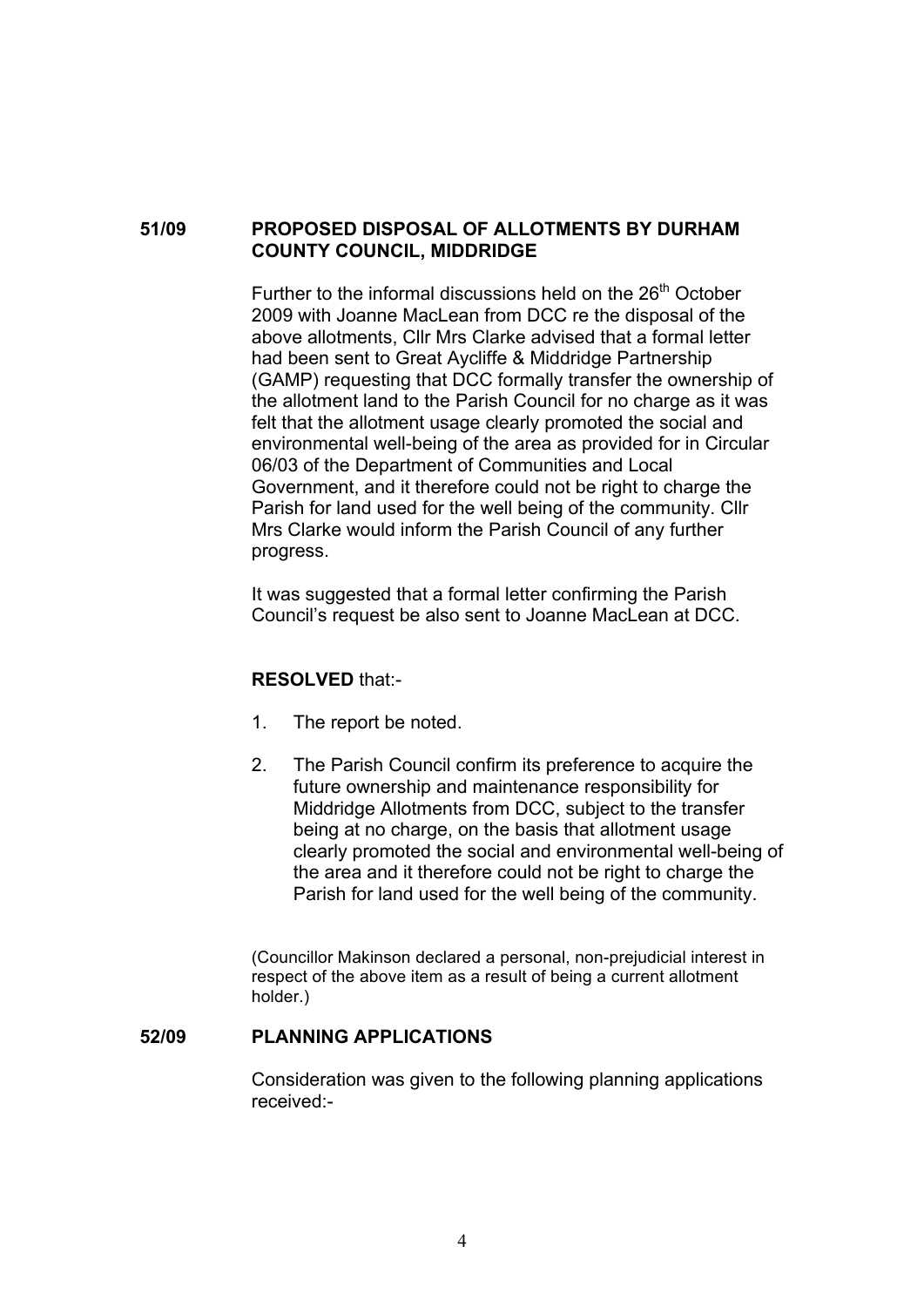-Proposed Development of Residential Dwelling Adjacent Cumbank House, 38 Southside, Middridge .

Concern was expressed that development on the site had already commenced prior to any approval being granted, and that it had been noted that the brick wall around the perimeter of the Bay Horse car park had been demolished, and two gate posts erected. Concern was expressed as to how this had been permitted, particularly as it was believed that the planning policy regards the determination of planning applications in a Conservation Area required a public notice to be displayed in the local press. It was requested that DCC confirm such a policy and, if so, confirm whether such a notice regarding this application been published.

The Parish Council further wished to reiterate its objections provided by e-mail on the  $4<sup>th</sup>$  November 2008 on the original application. In particular, members considered that the insufficient shared pavement access to the rear would cause problems in terms of easy access to, and collection from, the wheely bins of each property. Members also requested that Building Inspectors take notice of the drains underneath the dwelling; which did not appear to be illustrated correctly on the submitted plans. Concern was also expressed that the rear windows of the proposed dwelling would result in it overlooking the properties opposite.

-Proposed Erection of Stable Block on former industrial land (Middridge Industrial Estate) between Shildon and Old Eldon Village ;

No objections.

-Eldon Moor Farm-Conversion & Extension to Farm Bldgs to create extension to Existing Farm House & 2 NO. Additional Dwellings with Associated Access, Parking & Landscaping

The Parish Council did not wish to make any objections but simply to comment that the proposed new access road into the farm may cause traffic safety implications particularly for vehicles travelling from Eldon, and therefore appropriate road marking/signal information should be provided. It was also noted that the dwelling currently had 3 separate sewerage treatment facilities to the rear of the property, which did not appear to have any vehicular access to them?

**RESOLVED** that DCC be advised of the Parish Council's comments as outlined above.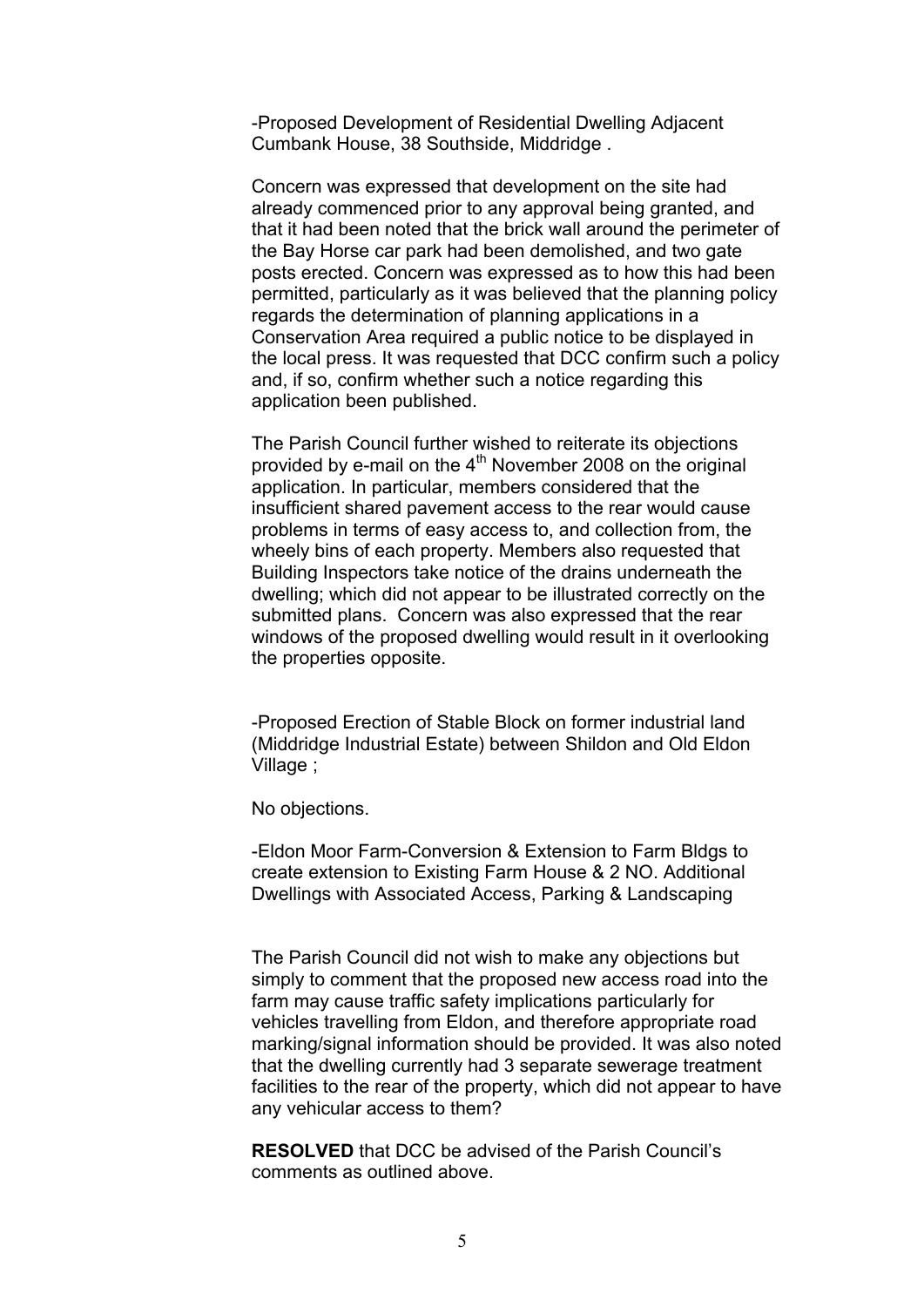#### **53/09 CHILDRENS' PLAY AREA**

Consideration was given to the Clerk's monthly inspection report regarding the condition of the play area and equipment.

It was noted that work to remove the moss on the floor area of the swings, and replacement of the two seats on the older childrens, remained outstanding.

**RESOLVED** that the report be noted and a Working Party of members attend to the moss clearance when weather permitted.

### **54/09 GENERAL CORRESPONDENCE**

The following correspondence was noted:-

- i) Shildon Town Council-Mayor's Charity Evening-Friday 13<sup>th</sup> November 2009;
- ii) Co Durham Association of Local Councils-AGM-Saturday 31<sup>st</sup> October 2009 at 10.30am;
- iii) Durham County Council-City of Culture bid 2013;

It was agreed that this Parish Council endorse support for Durham's City of Culture bid.

- iv) Electoral Review in Co Durham-Consultation-Closing Date  $7<sup>th</sup>$ December 2009;
- v) Co Durham Plan: Core Strategy Issues Paper
- vi) Durham County Council-Civic Events

# **55/09 GAMP- AREA ACTION PARTNERSHIP-FEEDBACK**

Councillor Mrs Clarke reported on further progress following the identification of priorities by GAMP for continuing work during the first year:-

-Environmental & Street Cleansing;

-Support to Community & Voluntary Sector;

-Activities for Young People.

3 Sub Groups had been formed to identify tasks and projects following a period of consultation, and these would be considered at the next GAMP meeting on the 1<sup>st</sup> December 2009. It was noted, as had been mentioned earlier at this meeting, that a bid had been submitted regarding the possibility of works being undertaken to maintain the Millennium Hedge, and that GAMP had also proposed environmental works for the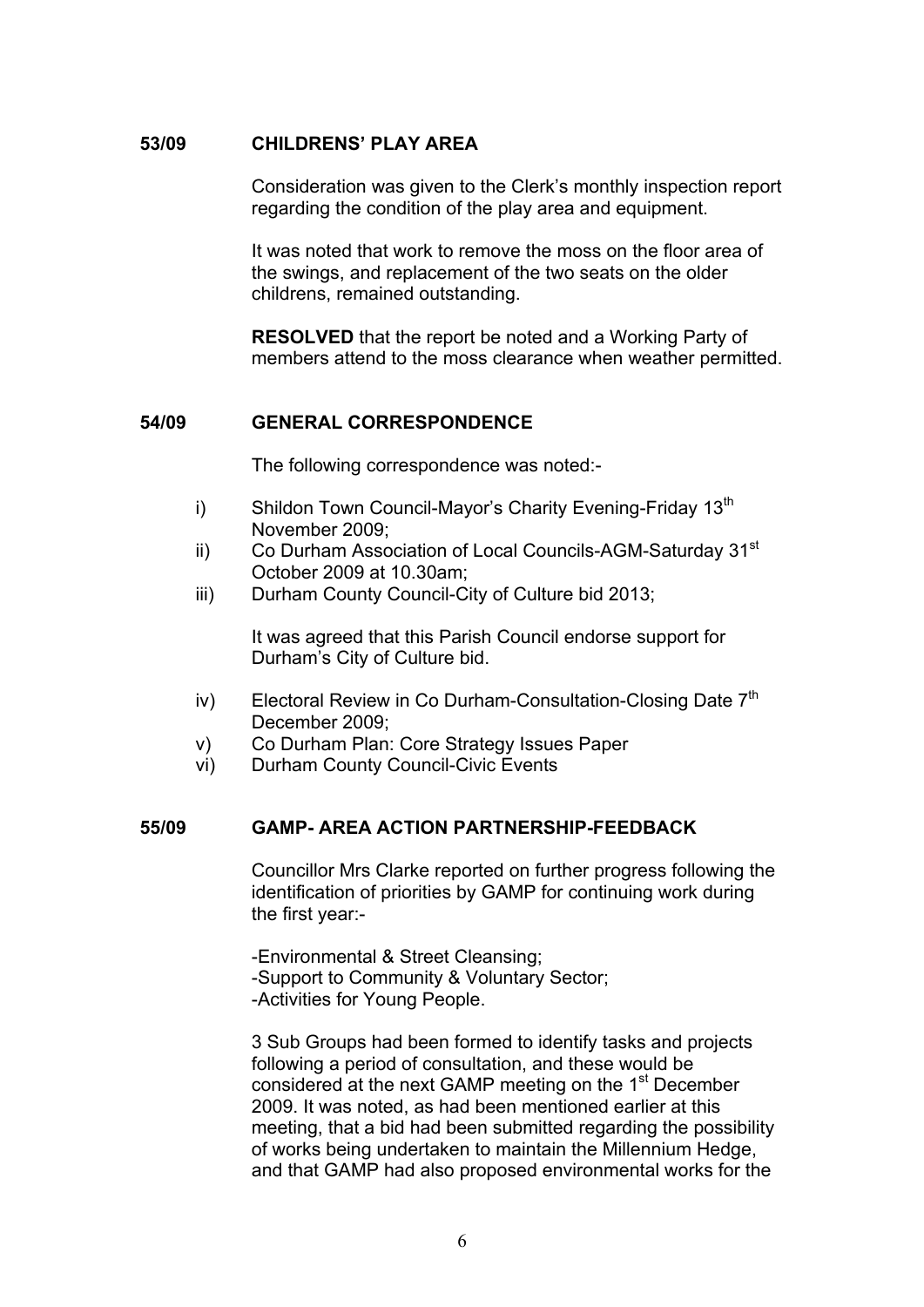play area, including the possible provision of a new bench. It was suggested that a letter be sent to GAMP by the Clerk giving them the permission of this Parish Council to carry out environmental improvement works to both the Millenium Hedge and the Play Area.

**RESOLVED** that the Clerk write to GAMP advising them that this Council was happy for them to proceed with the proposed environmental works to both the Millenium Hedge and the Play Area, funding permitting.

### **56/09 GATC & MIDDRIDGE LOCAL COUNCILS COMMITTEE-FEEDBACK**

Councillors Clarke, Mrs Clarke and Mellors reported on their attendance at the recent meeting of the above forum. It was noted that Cllr Bob Fleming from GATC had been nominated as the forum's representative on the CDALC's Executive **Committee.** 

**RESOLVED** that the report be noted.

## **57/09 REMEMBRANCE SUNDAY-8TH NOVEMBER 2009**

Arrangements for the above event were confirmed. It was proposed that the Parish Council provide a WH Smiths gift voucher for £10 as a gesture of appreciation for the bugler.

**RESOLVED** that the provision of a £10 WH Smith voucher be authorised.

#### **58/09 CHRISTMAS 2009**

It was noted that an estimate had been provided by DCC for the cost of decorating the tree (£300 + VAT) and that an order had been placed with Lyndhurst Nurseries for the supply of an appropriate sized tree. It was proposed that the erection and decoration of the tree take place on Tuesday  $1<sup>st</sup>$  December 2009.

**RESOLVED** that the proposed arrangements for Christmas celebrations 2009, be confirmed.

#### **59/09 ADDITIONAL ITEMS**

Reference was made to suggested articles for the Village Newsletter, including celebration of the aspiring success of a young golfer in the Village who was seeking a scholarship in the